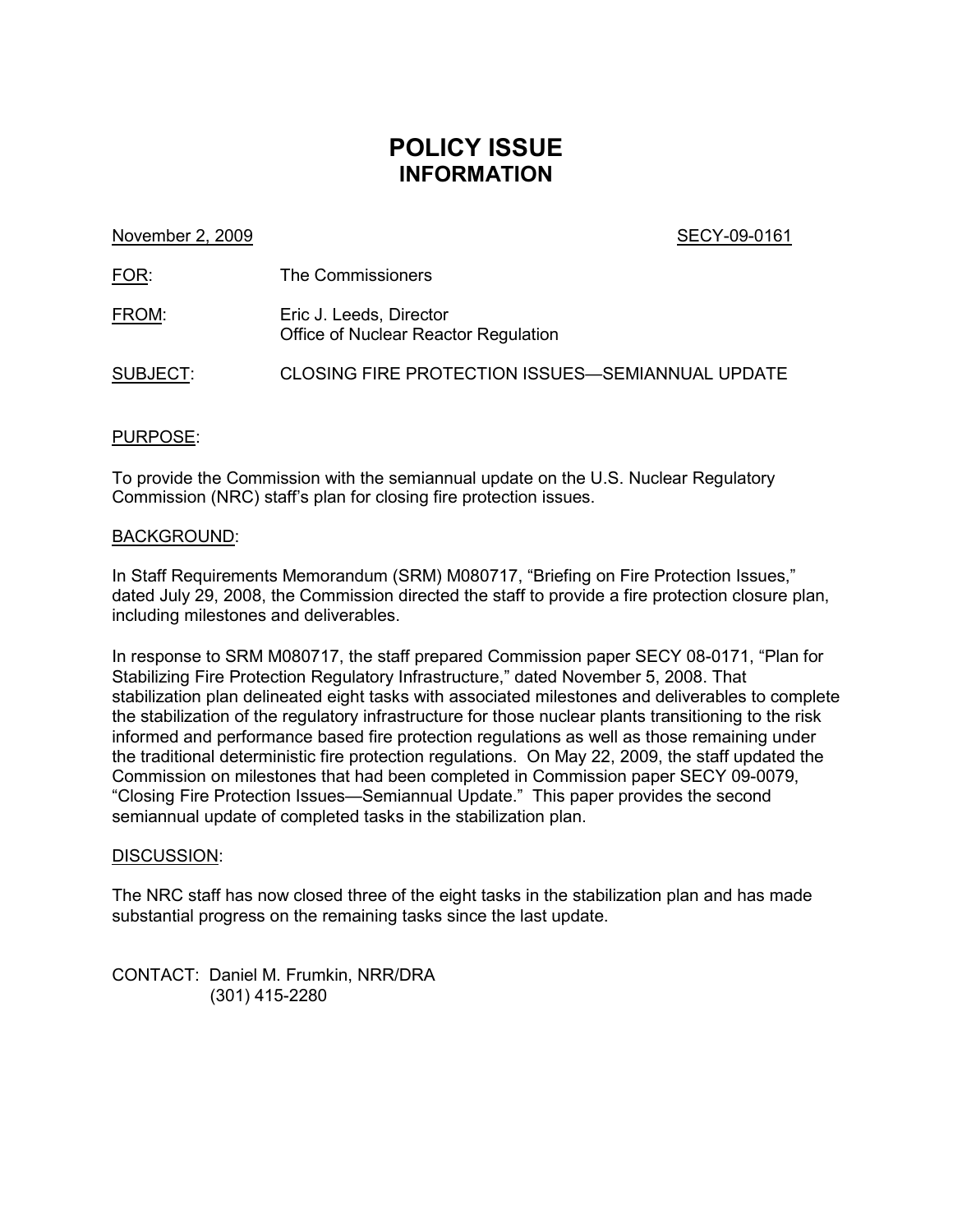The three tasks that have been completed are Task 2 concerning electrical raceway fire barriers, Task 5 concerning regulatory effectiveness assessments, and Task 8 concerning evaluation of past fire protection issues.

Below is a brief summary of the progress of the remaining tasks. The enclosure to this paper includes Revision 2 of the Plan for Stabilizing Fire Protection Regulatory Infrastructure reflecting the current status:

- Task 1: Transition to Risk Informed and Performance Based Fire Protection Requirements. Sixteen of the twenty milestones and deliverables have been completed, and the task is expected to be closed by mid calendar year 2010. The noteworthy accomplishments that have occurred since the last update of the Commission include:
	- $\triangleright$  The staff has collaborated closely with the industry to finalize a revision to the regulatory guide for 10 CFR 50.48(c) – National Fire Protection Association Standard 805 (NFPA 805) transition and the companion revision to the standard review plan. Both documents are expected to be published late this year or early next year.
	- $\triangleright$  The staff implemented more effective and timely resolution of NFPA 805 implementation challenges utilizing the frequently asked questions process.
- Task 3: Fire-Induced Circuit Failures. Fifteen of the nineteen milestones and deliverables have been completed, and the task is expected to be closed by mid calendar year 2010. One noteworthy accomplishment that has occurred since the last update of the Commission is:
	- $\triangleright$  The staff has collaborated closely with the industry to finalize a revision to Regulatory Guide 1.189, Fire Protection for Nuclear Power Plants. That guide includes guidance for analyzing and addressing fire-induced circuit failures. The guide was published in November 2009.
- Task 4: Operator Manual Actions. Six of the nine milestones and deliverables have been completed, and the task is expected to be closed by mid calendar year 2010. The staff adjusted priorities for completing the remaining interim milestones for this task based on higher priority work associated with Task 1.
- Task 6: Lessons Learned Training. One of the five milestones and deliverables has been completed, and the task is expected to be closed by mid calendar year 2010. One noteworthy accomplishment that has occurred since the last update of the Commission is:
	- $\triangleright$  The method for evaluating lessons learned has been developed and will be used in the development of lessons and training.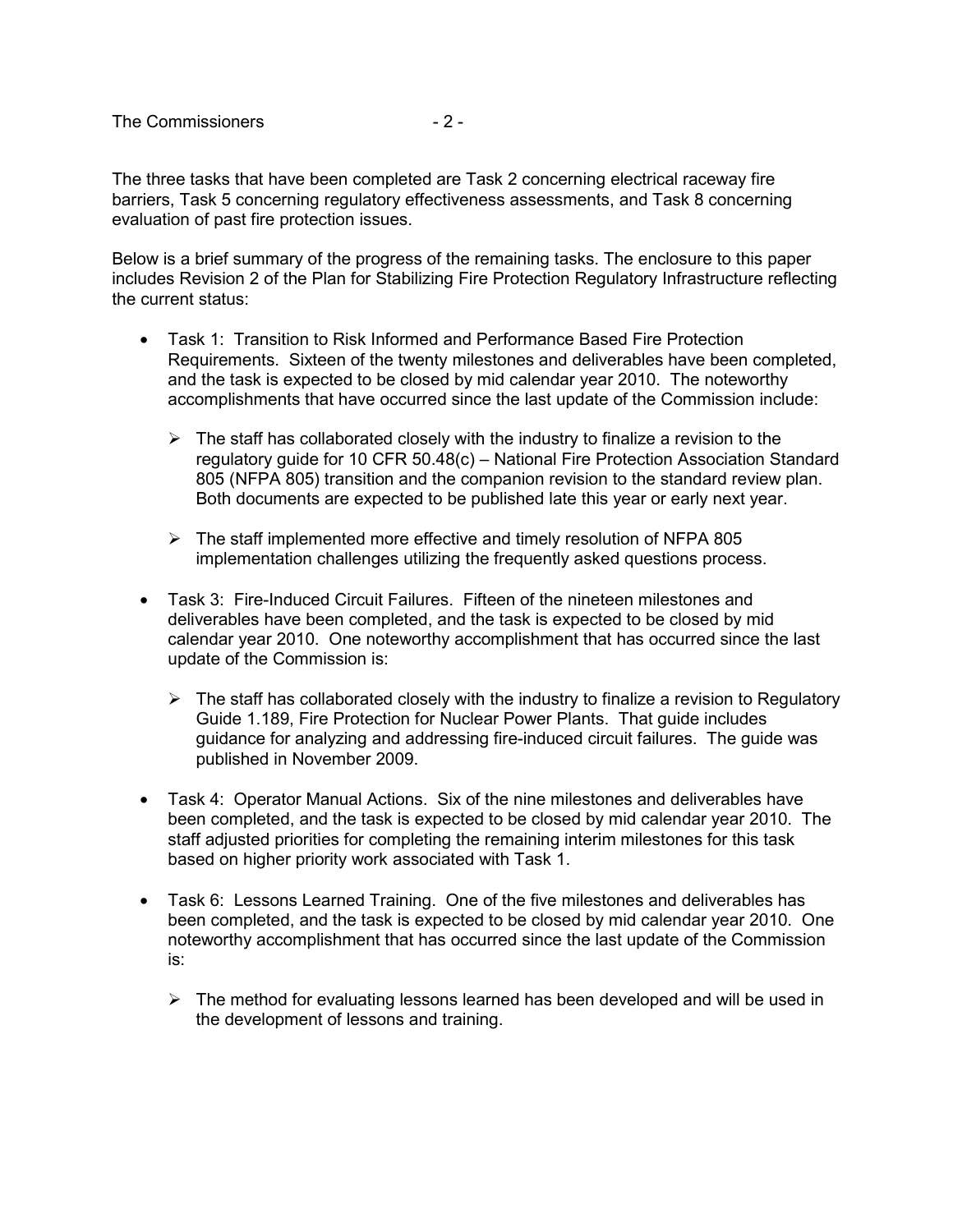The Commissioners **and Solution**  $-3 -$ 

- Task 7: Exemption Database. One of the three milestones and deliverables has been completed, and the task is expected to be closed by early calendar year 2010. One noteworthy accomplishment that has occurred since the last update of the Commission is:
	- $\triangleright$  All fire protection exemptions have been added to the Agencywide Documents Access and Management System facilitating development of a user friendly database of exemptions.

The enclosure to this paper provides the revised stabilization plan with changes since publication of the updated plan on May 20, 2009.

#### COORDINATION:

The Office of the General Counsel has reviewed this paper and has no legal objections.

#### */RA/ (John A. Grobe for)*

Eric J. Leeds, Director Office of Nuclear Reactor Regulation

Enclosure: Plan for Stabilizing Fire Protection Regulatory Infrastructure, Revision 2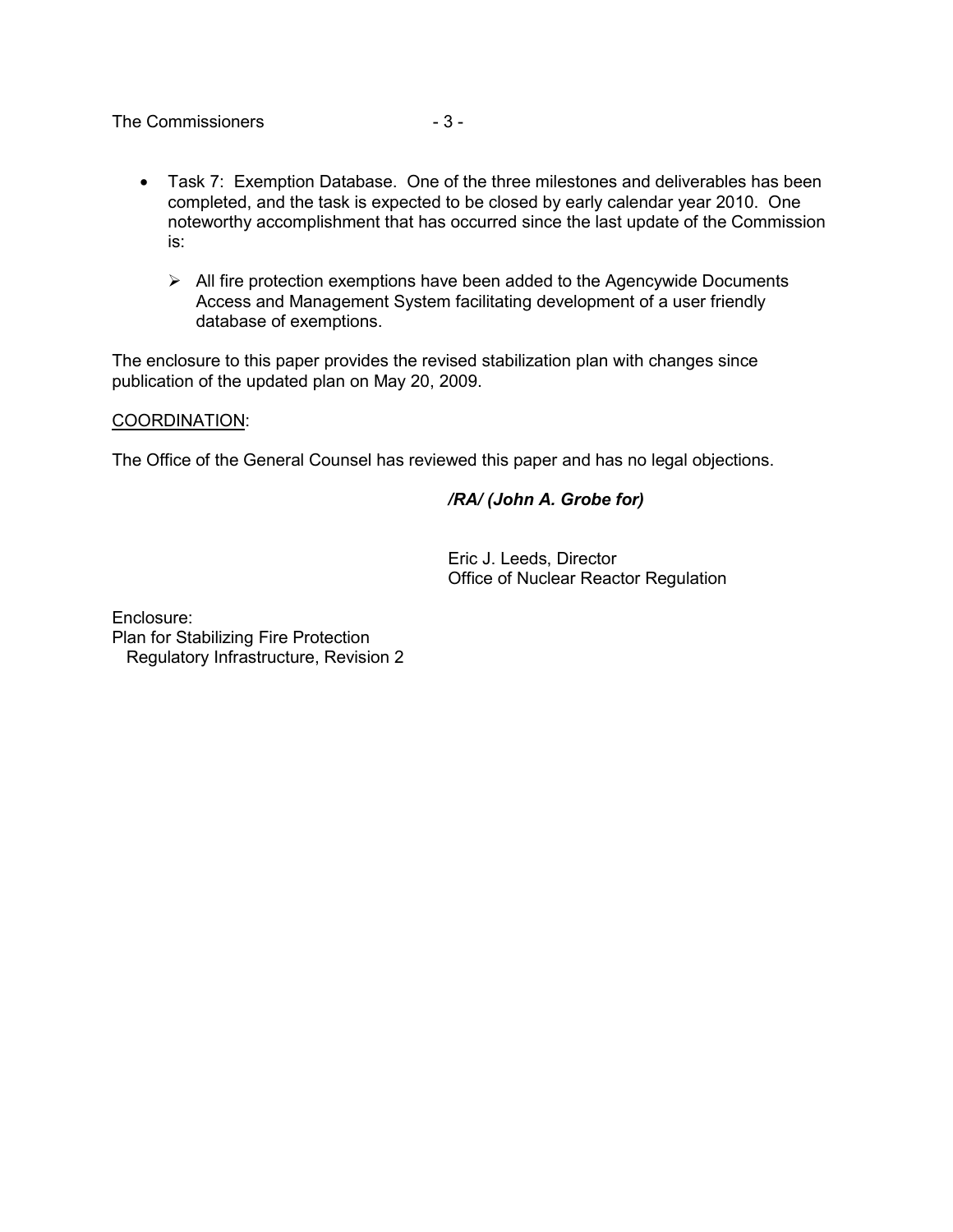The Commissioners  $-3-$ 

- Task 7: Exemption Database. One of the three milestones and deliverables has been completed, and the task is expected to be closed by early calendar year 2010. One noteworthy accomplishment that has occurred since the last update of the Commission is:
	- $\triangleright$  All fire protection exemptions have been added to the Agencywide Documents Access and Management System facilitating development of a user friendly database of exemptions.

The enclosure to this paper provides the revised stabilization plan with changes since publication of the updated plan on May 20, 2009.

#### COORDINATION:

The Office of the General Counsel has reviewed this paper and has no legal objections.

#### */RA/ (John A. Grobe for)*

Eric J. Leeds, Director Office of Nuclear Reactor Regulation

Enclosure: Plan for Stabilizing Fire Protection Regulatory Infrastructure, Revision 2

ADAMS Accession No.: ML092750183 \*via email

|                                | <b>IOFFICE  NRR/DRA/AFPB</b> | NRR/DRA/AFPB         | Tech Editor*   | NRR/DRA     | RES*       |
|--------------------------------|------------------------------|----------------------|----------------|-------------|------------|
| <b>NAME</b>                    | <b>DFrumkin</b>              | AKlein(DFrumkin for) | <b>KKribbs</b> | MCunningham | CLui       |
| <b>DATE</b>                    | 10/22/2009                   | 10/22/2009           | 10/21/2009     | 10/22/2009  | 10/30/2009 |
| $\parallel$ OFFICE $\parallel$ | OE*                          | OGC - NLO            | <b>NRR</b>     |             |            |
| <b>NAME</b>                    | <b>NHilton</b>               | <b>BJones</b>        | <b>ELeeds</b>  |             |            |
|                                | (GGulla for)                 |                      | (JGrobe for)   |             |            |
| <b>DATE</b>                    | 10/30/2009                   | 10/31/2009           | 11/02/2009     |             |            |

## **OFFICIAL RECORD COPY**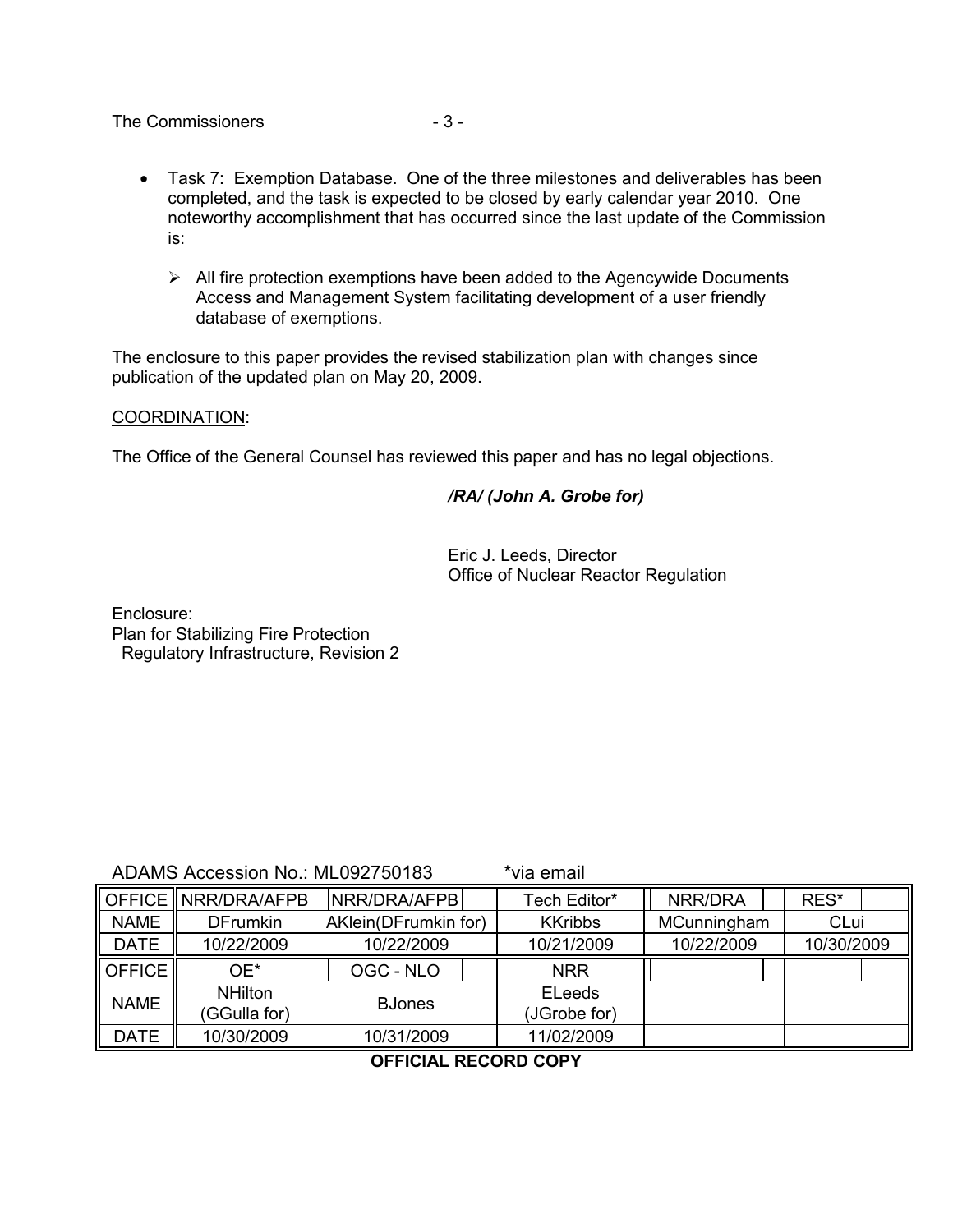# **Enclosure**

# PLAN FOR STABILIZING FIRE PROTECTION REGULATORY INFRASTRUCTURE

Revision 2

(Changes since May 20, 2009, are highlighted in *blue***.**)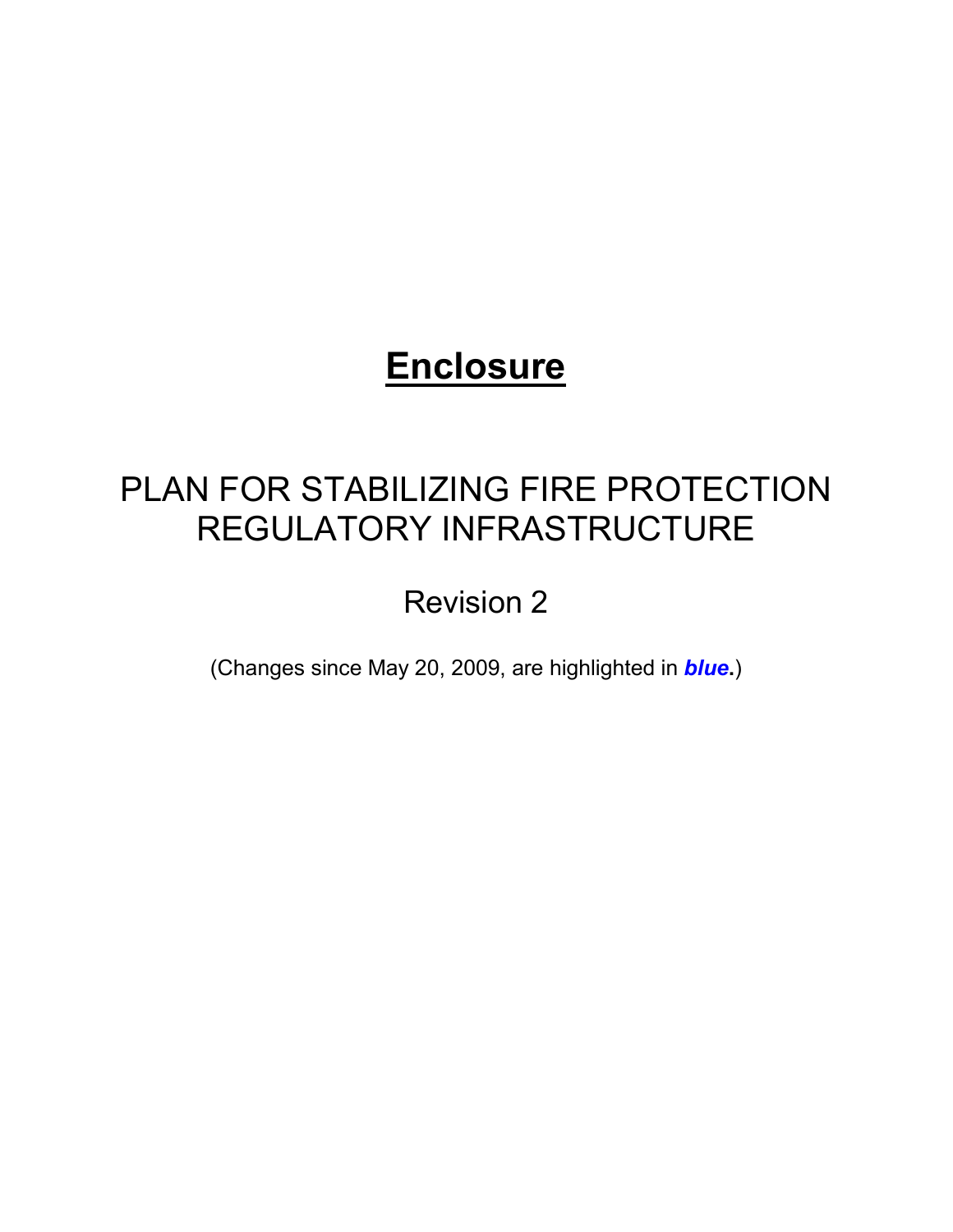# ACRONYMS

| 1Q              | first quarter                               |
|-----------------|---------------------------------------------|
| 2Q              | second quarter                              |
| 4Q              | fourth quarter                              |
| <b>CY</b>       | calendar year                               |
| <b>CFR</b>      | <b>Code of Federal Regulations</b>          |
| <b>EGM</b>      | enforcement guidance memorandum             |
| <b>EPRI</b>     | Electric Power Research Institute           |
| <b>ERFBS</b>    | electrical raceway fire barrier system      |
| <b>GAO</b>      | U.S. Government Accountability Office       |
| GL              | generic letter                              |
| IN              | information notice                          |
| <b>LAR</b>      | license amendment request                   |
| <b>NEI</b>      | <b>Nuclear Energy Institute</b>             |
| <b>NFPA</b>     | <b>National Fire Protection Association</b> |
| <b>NRC</b>      | U.S. Nuclear Regulatory Commission          |
| <b>NUREG</b>    | NRC technical report designation            |
| <b>NUREG/CR</b> | <b>NUREG</b> contractor report              |
| <b>OMA</b>      | operator manual action                      |
| RG              | regulatory guide                            |
| <b>RIS</b>      | regulatory issue summary                    |
| <b>PRA</b>      | probabilistic risk assessment               |
| <b>SER</b>      | safety evaluation report                    |
| <b>SRM</b>      | staff requirements memorandum               |
|                 |                                             |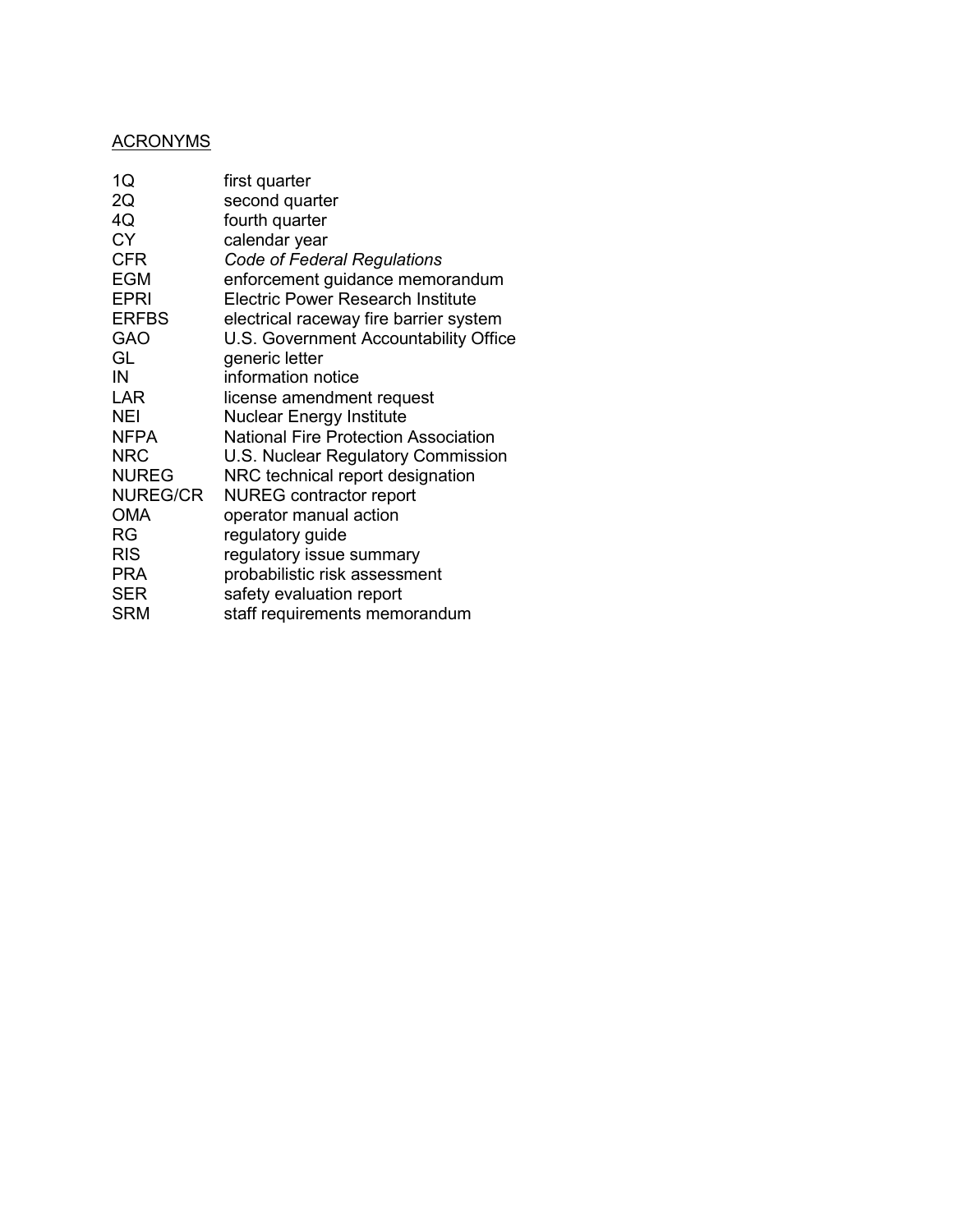- **Task 1 Stabilize the Regulatory Infrastructure Supporting the Transition to**  **Risk-Informed and Performance-Based Fire Protection Regulation— 10 CFR 50.48(c) and National Fire Protection Association Standard 805, "Performance-Based Standard for Fire Protection for Light-Water Reactor Electric Generating Plants, 2001 Edition" (NFPA 805)**
- **Objective** To develop and validate the regulatory processes that facilitate the predictable, efficient, and effective transition of operating nuclear power plants to U.S. Nuclear Regulatory Commission (NRC) risk-informed and performancebased fire protection requirements.
- **Definition of** Closure is achieved when the regulatory infrastructure is in place and **Closure** the NRC issues the safety evaluation reports (SERs) of the NFPA 805 pilot plants. Review and approval of subsequent license amendment requests (LARs) is considered a routine staff activity.
- **Background** The Commission approved the final rule incorporating the 2001 revision of the national consensus standard NFPA 805 into Title 10 of the *Code of Federal Regulations* (10 CFR) 50.48(c) by reference via a staff requirements memorandum (SRM) on May 11, 2004. The rule was published on June 16, 2004, and became effective July 16, 2004. The Commission provided certain enforcement discretion as an incentive for licensees to adopt NFPA 805. Two licensees, Progress Energy and Duke Energy, volunteered the Shearon Harris Nuclear Generating Plant (Shearon Harris) and Oconee Nuclear Station (Oconee), respectively, to become pilot plants for the transition to NFPA 805.

The NRC has prepared guidance for licensees adopting NFPA 805 in Regulatory Guide (RG) 1.205, "Risk-Informed, Performance-Based Fire Protection for Existing Light-Water Nuclear Power Plants," issued May 2006. Also, the staff endorsed the industry proposal to establish a frequently asked question program to promptly clarify issues emerging at plants in transition to NFPA 805. The staff holds monthly public meetings with the industry to discuss emerging issues.

As of today, operators of 51 reactor units have sent letters of intent indicating their commitment to transition to NFPA 805, and licensees for 50 of those units have initiated their transition.

#### STEPS TO CLOSURE **DUE CALENDAR YEAR (CY) QUARTER**

#### **Establish Regulatory Foundation**

The NRC promulgates 10 CFR 50.48(c) Complete: June 2004

NFPA 805 issued Complete: January 2001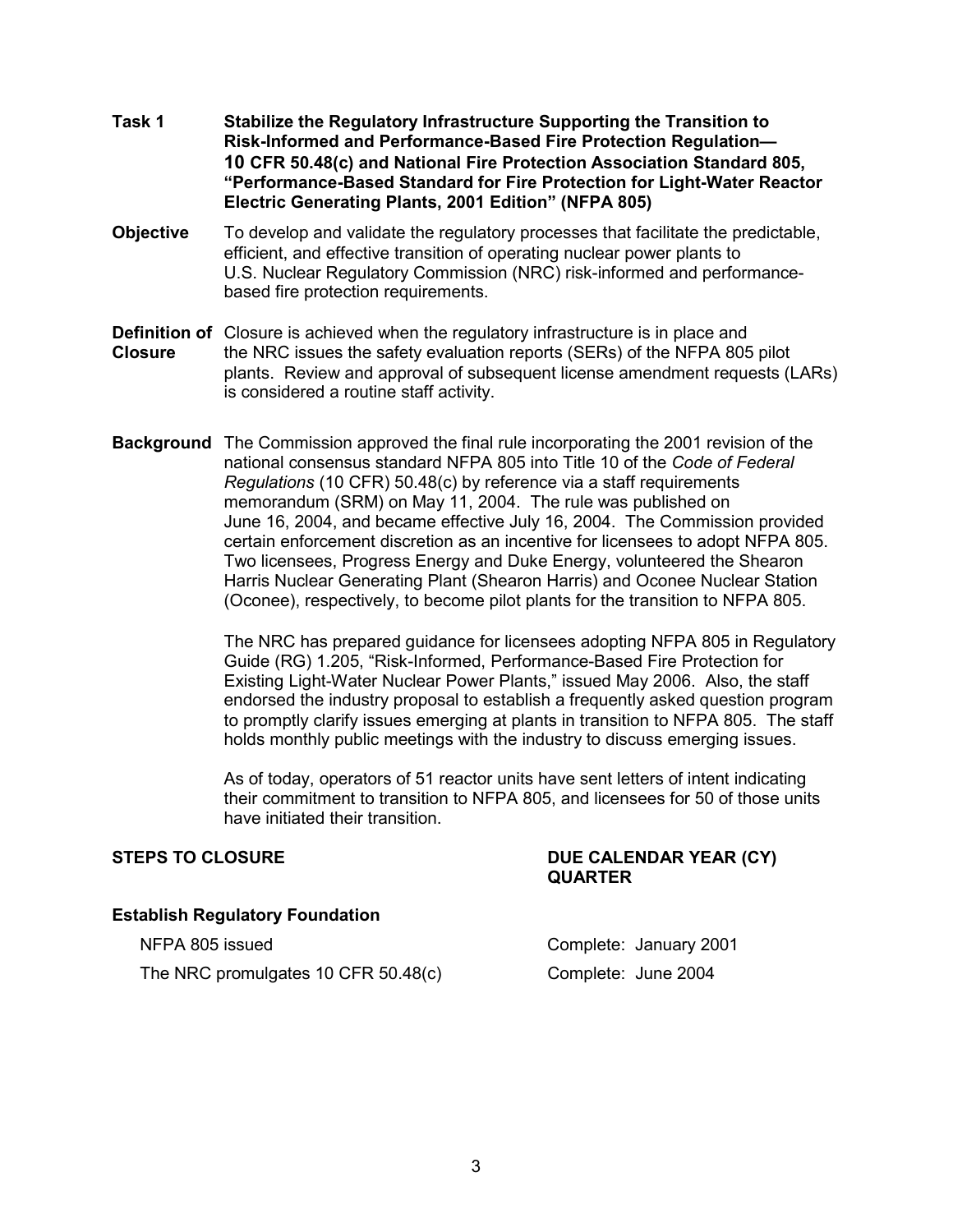# **Structure for Enforcement**

| New enforcement policy for NFPA 805 under<br>10 CFR 50.48, "Fire Protection," provides a 2-year<br>enforcement discretion period                                                                                                                           |                      | Complete: June 2004      |
|------------------------------------------------------------------------------------------------------------------------------------------------------------------------------------------------------------------------------------------------------------|----------------------|--------------------------|
| The staff revises the NFPA 805 enforcement policy<br>to address licensee budgetary cycles to the end of<br>2005 for existing noncompliances                                                                                                                |                      | Complete: January 2005   |
| The staff revises the NFPA 805 enforcement policy<br>to provide a 3-year enforcement discretion period                                                                                                                                                     | Complete: April 2006 |                          |
| The Commission approves revised enforcement<br>discretion policy, allowing discretion to extend<br>6 months past the issuance of the second pilot<br>plant's SER                                                                                           |                      | Complete: September 2008 |
| <b>Develop Implementation Guidance</b>                                                                                                                                                                                                                     |                      |                          |
| The NRC and Electric Power Research Institute<br>(EPRI) jointly issue NUREG/CR-6850, "EPRI/NRC-<br>RES Fire PRA Methodology for Nuclear Power<br>Facilities"                                                                                               |                      | Complete: September 2005 |
| The Nuclear Energy Institute (NEI) issues industry<br>implementation guidance NEI 04-02, "Guidance for<br>Implementing a Risk-Informed, Performance-Based<br>Fire Protection Program under 10CFR50.48(c),"<br><b>Revision 1</b>                            |                      | Complete: September 2005 |
| The staff issues RG 1.205 as guidance for plants<br>adopting NFPA 805                                                                                                                                                                                      | Complete: May 2006   |                          |
| The staff issues draft Section 9.5.1.2, "Risk-<br>Informed, Performance-Based Fire Protection<br>Program," of Chapter 9, "Auxiliary Systems," of<br>NUREG-0800, "Standard Review Plan for the<br>Review of Safety Analysis Reports," for public<br>comment |                      | Complete: March 2009     |
| The staff completes the triennial procedure for pilot<br>testing                                                                                                                                                                                           |                      | Complete: March 2009     |
| The staff issues draft RG 1.205 for public comment                                                                                                                                                                                                         | Complete: April 2009 |                          |
| The staff clarifies NUREG/CR-6850 to include the<br>current issues identified through the frequently<br>asked questions                                                                                                                                    | 2009 4Q              |                          |
| The staff issues a revised RG 1.205 and the<br>Standard Review Plan for NFPA 805                                                                                                                                                                           | 2009 4Q              |                          |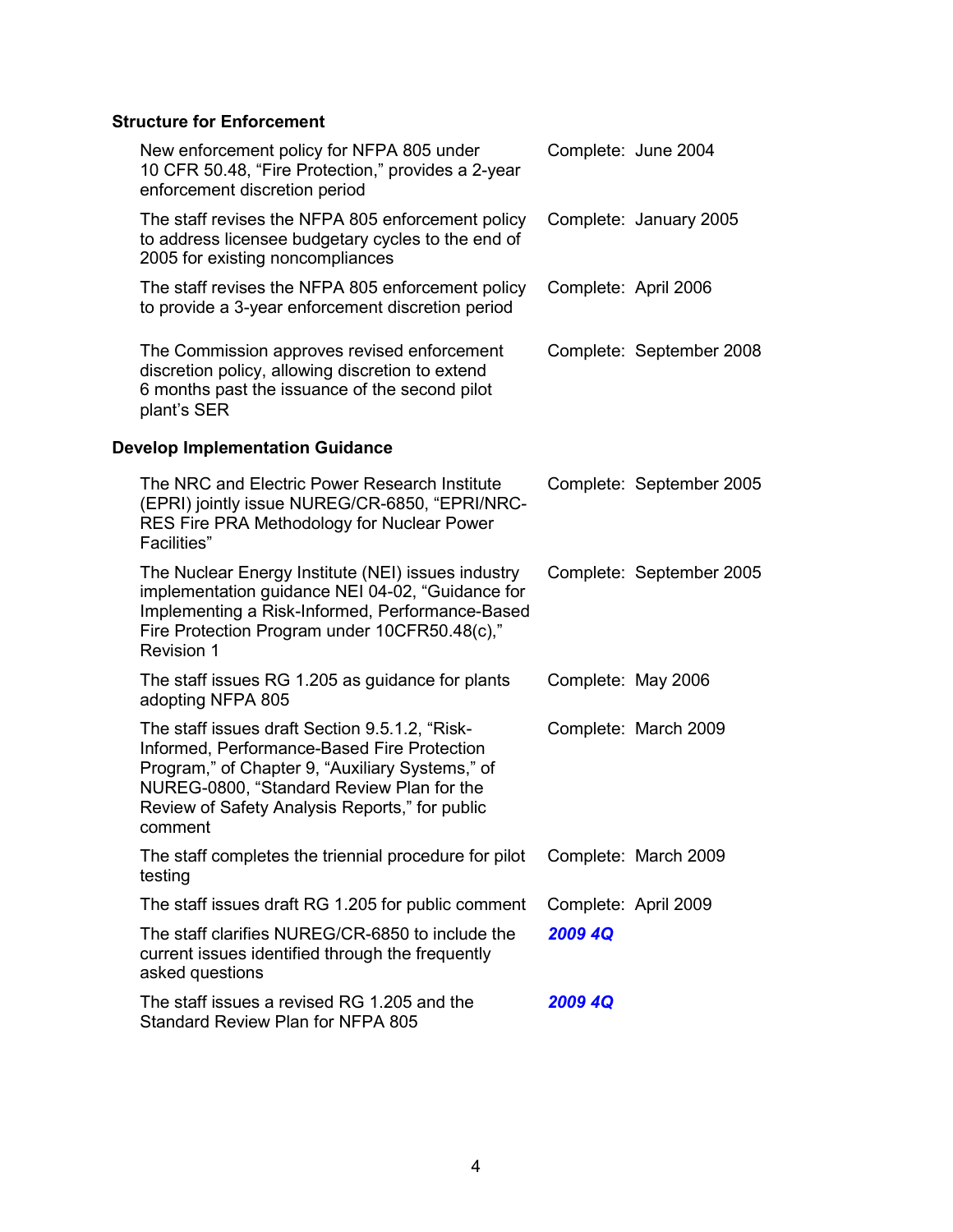# **Validate Implementation**

| Duke Energy sends the first letter of intent<br>(Oconee)              | Complete: February 2005 |
|-----------------------------------------------------------------------|-------------------------|
| Progress Energy sends the second letter of intent<br>(Shearon Harris) | Complete: June 2005     |
| The NRC receives the pilot plant LAR for Shearon<br>Harris            | Complete: May 2008      |
| The NRC reviews the pilot plant SER for Oconee                        | Complete: June 2008     |
| <b>Final Closure</b>                                                  |                         |
| The staff issues the pilot plant SER (Shearon<br>Harris)              | <b>2010 1Q</b>          |
| The staff issues the pilot plant SER (Oconee)                         | <b>2010 2Q</b>          |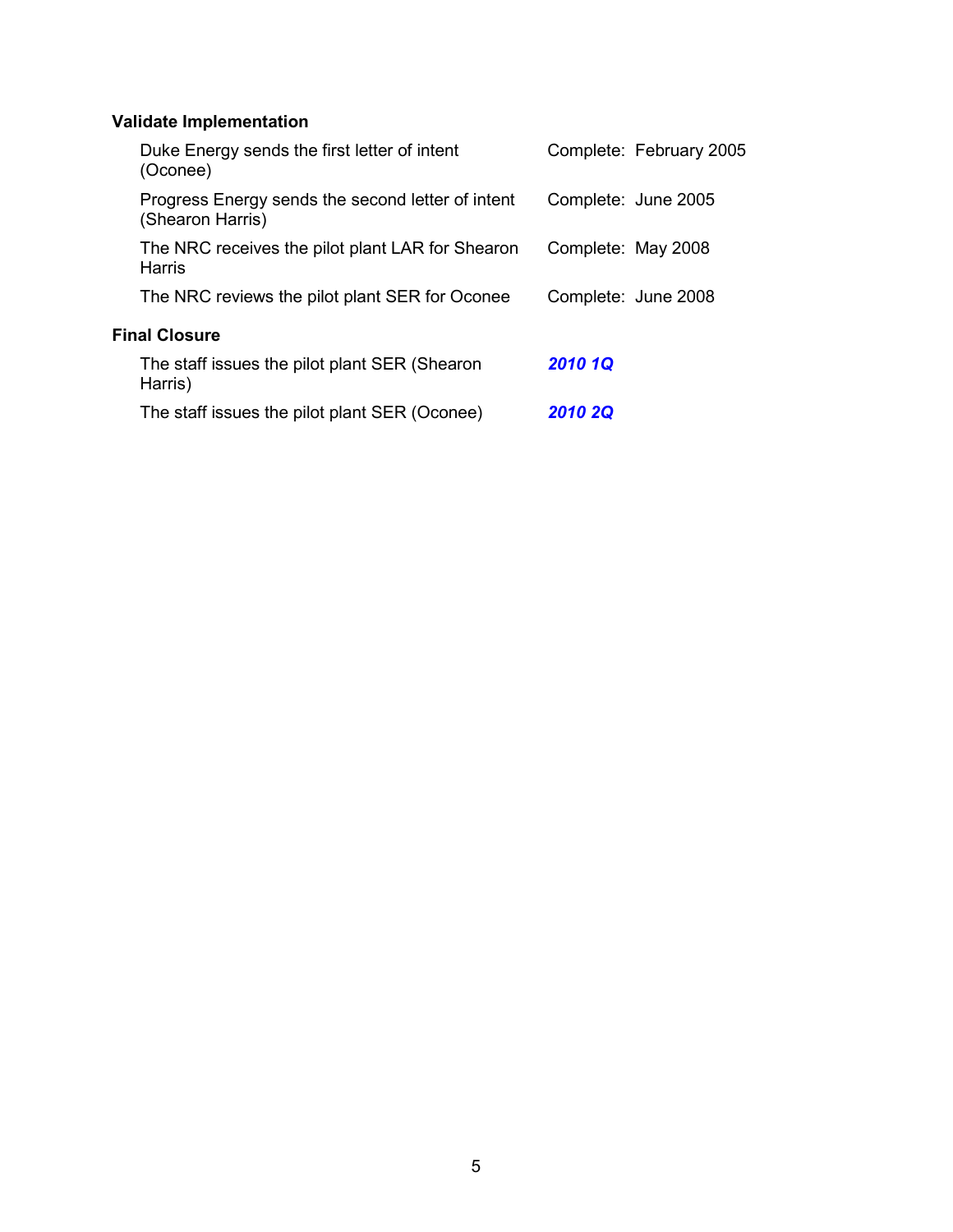- **Task 2 Close Out Hemyc and MT Electrical Raceway Fire Barrier System (ERFBS) Issues for Plants Transitioning to NFPA 805**
- **Objective** To evaluate and document the actions taken to address ERFBS questions, including the specific actions taken to address issues related to Hemyc.
- **Definition of** The safety issue has been closed. This task remains open until the **Closure** staff issues a report documenting the closeout of Hemyc and MT barrier issues.
- **Background** To meet fire protection regulations, licensees often installed an ERFBS to achieve the required separation of redundant trains of cables and equipment located in the same room or fire area. The NRC found that two of these systems may be nonconforming and issued Generic Letter (GL) 2006-03, "Potentially Nonconforming Hemyc and MT Fire Barrier Configurations," dated April 10, 2006. GL 2006-03 asked licensees to describe how Hemyc, MT, and other fire barrier materials are capable of providing the appropriate fire resistance rating. By the end of CY 2007, the NRC had accepted all responses to GL 2006-03 and had approved all the licensing actions to address Hemyc issues of non-NFPA 805 plants.

On December 17, 2008, the NRC staff issued a memorandum describing the status of all plants that rely on Hemyc ERFBS. All plants have either resolved their Hemyc issues or are in transition to 10 CFR 50.48(c) and NFPA 805.

### **STEPS TO CLOSURE DUE CY QUARTER**

### **Establish Regulatory Foundation**

The staff promulgates Section III.G, "Fire Protection of Complete: January 1980 Safe Shutdown Capability," of Appendix R, "Fire Protection Program for Nuclear Power Facilities Operating Prior to January 1, 1979," to 10 CFR Part 50, "Domestic Licensing of Production and Utilization Facilities"

#### **Structure for Enforcement**

| No enforcement discretion for barrier issues | Not applicable |
|----------------------------------------------|----------------|
|                                              |                |

#### **Develop Implementation Guidance**

The staff issues Information Notice (IN) 2005-07, "Results of HEMYC Electrical Raceway Fire Barrier System Full Scale Fire Testing" Complete: April 2005 The staff issues GL 2006-03 Complete: April 2006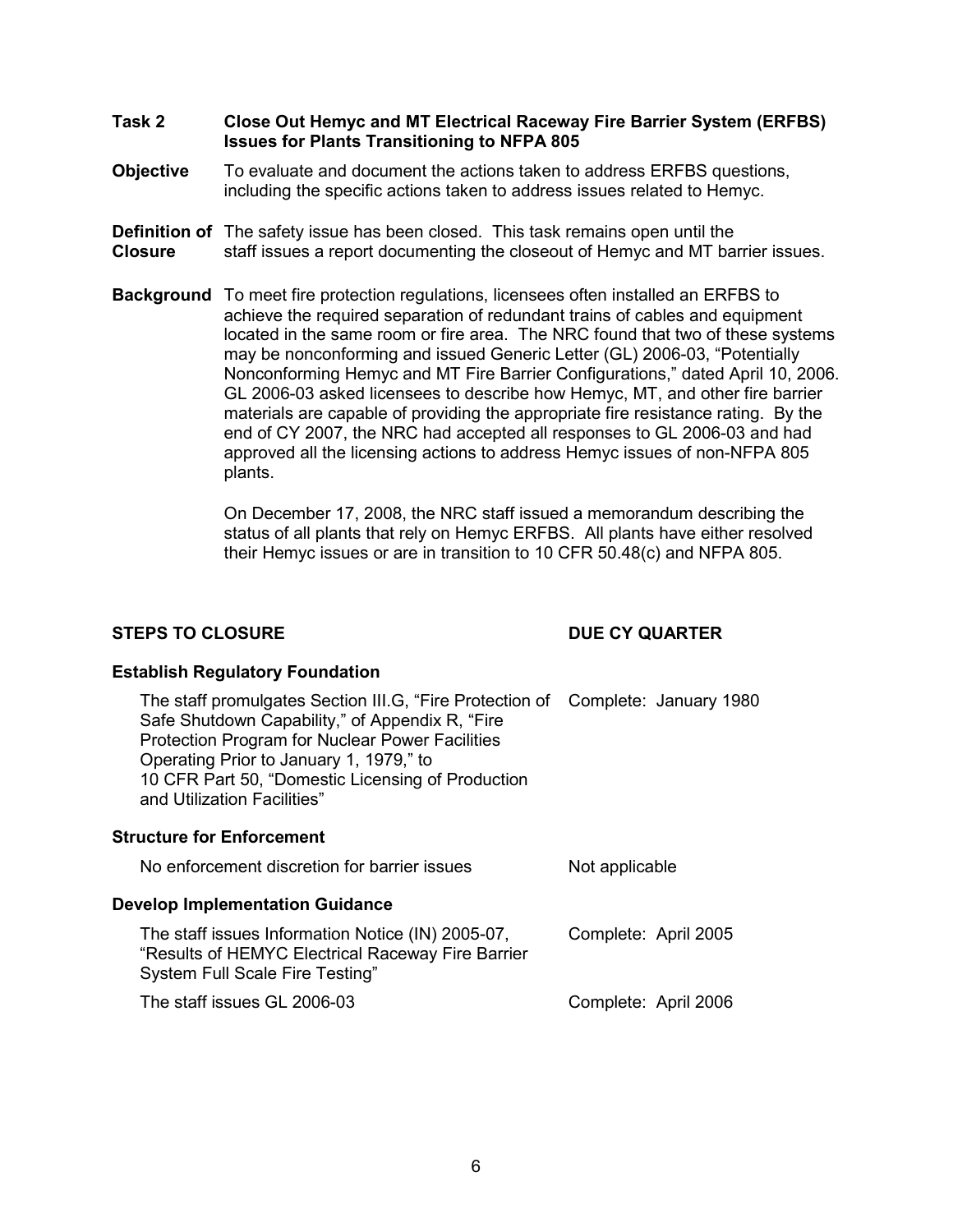# **Validate Implementation**

| The staff responds to all GL 2006-03 information<br>requests                       | Complete: December 2007 |  |
|------------------------------------------------------------------------------------|-------------------------|--|
| The staff confirms closure via inspections related<br>to GL 2006-03 (Hemyc and MT) | Complete: December 2008 |  |
| <b>Final Closure</b>                                                               |                         |  |
| The staff issues final closeout documentation                                      | Complete: December 2008 |  |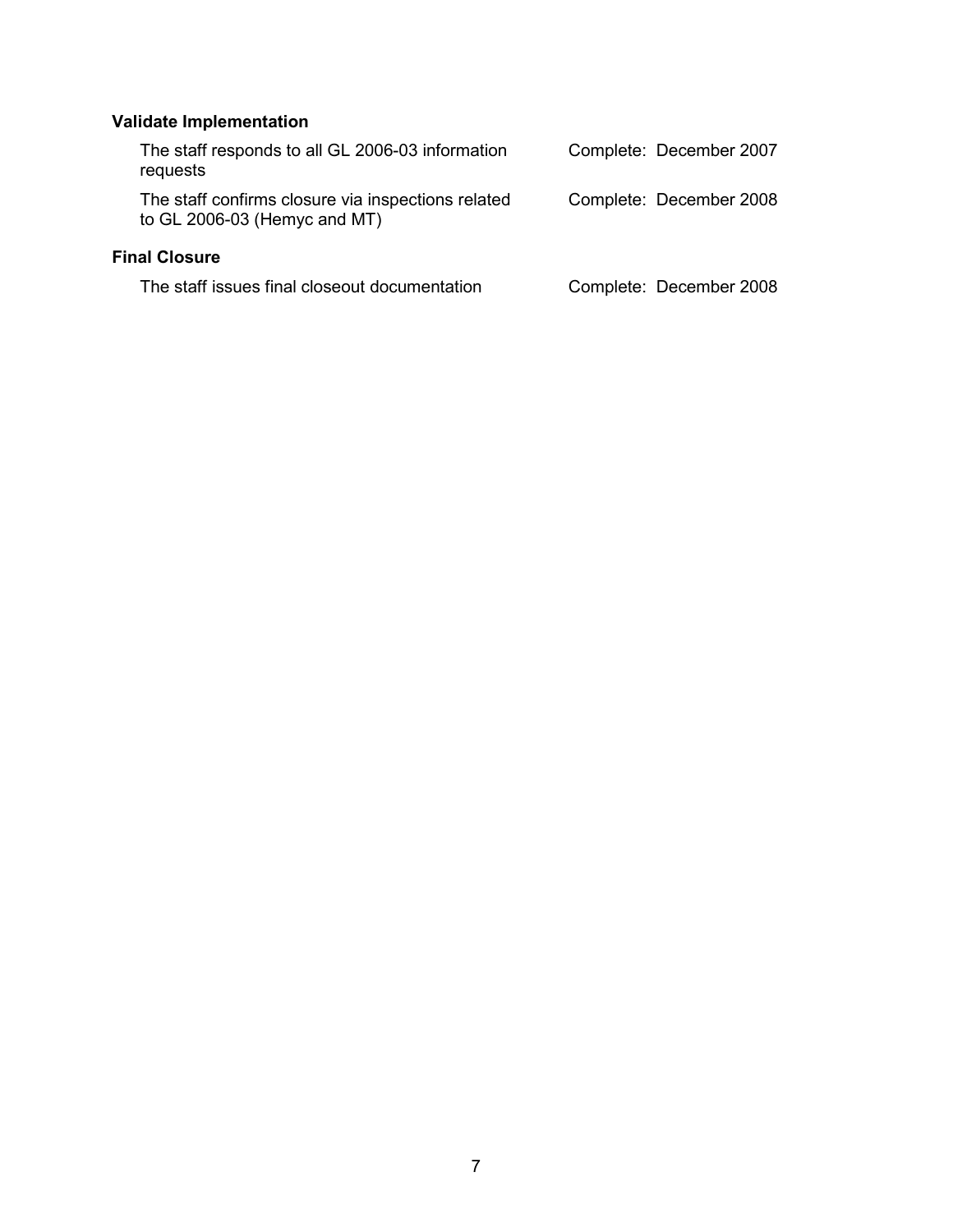#### **Task 3 Stabilize Regulatory Infrastructure To Resolve Fire-Induced Circuit Failure Issue**

- **Objective** To implement a predictable, efficient, and effective process to ensure that licensees complete specific actions related to possible fire-induced circuit failures.
- **Definition of** Closure is achieved when the regulatory infrastructure is in place and the staff **Closure** completes the validation of an application of the circuit resolution methodology. Review and approval of the subsequent use of the circuit failure resolution methodology by individual licensees is considered a routine staff activity.
- **Background** To meet fire protection regulations, nuclear power plants must be able to demonstrate that they can be safely shut down in the event of a fire. An important requirement of these rules was the protection of redundant equipment and cables required to place the plant in a safe-shutdown state. This included a requirement to protect circuits such that plant equipment does not fail or malfunction.

Beginning in 1997, a series of licensee event reports identified plant-specific problems related to potential fire-induced electrical circuit failures that could affect equipment necessary to achieve and maintain safe shutdown. The NRC staff issued IN 99-17, "Problems Associated with Post-Fire Safe-Shutdown Circuit Analyses," on June 3, 1999, to document additional problems.

In 2001, EPRI and NEI performed a series of cable functionality fire tests to enhance the nuclear industry's understanding of fire-induced circuit failures, particularly spurious equipment actuations initiated by circuit failures. Based on the test results and continued interactions with industry, the NRC staff concluded that regulatory expectations needed to be clarified to ensure safety; to provide clear regulatory expectations in the area of fire-induced circuit failures; and where appropriate, to make plant changes to mitigate such failures.

### **STEPS TO CLOSURE DUE CY QUARTER**

| <b>Establish Regulatory Foundation</b>                                                                                                                                                       |                    |                      |
|----------------------------------------------------------------------------------------------------------------------------------------------------------------------------------------------|--------------------|----------------------|
| S. Collins (NRC) issues a letter to R. Beedle (NEI) on<br>spurious actuations                                                                                                                |                    | Complete: March 1997 |
| Structure for Enforcement                                                                                                                                                                    |                    |                      |
| The staff issues Enforcement Guidance Memorandum Complete: March 1998<br>(EGM) 98-002, "Disposition of Violations of<br>Appendix R, Sections III.G and III.L, Regarding Circuit<br>Failures" |                    |                      |
| The staff issues an updated EGM, including<br>Commission direction for fire-induced circuit failures                                                                                         | Complete: May 2009 |                      |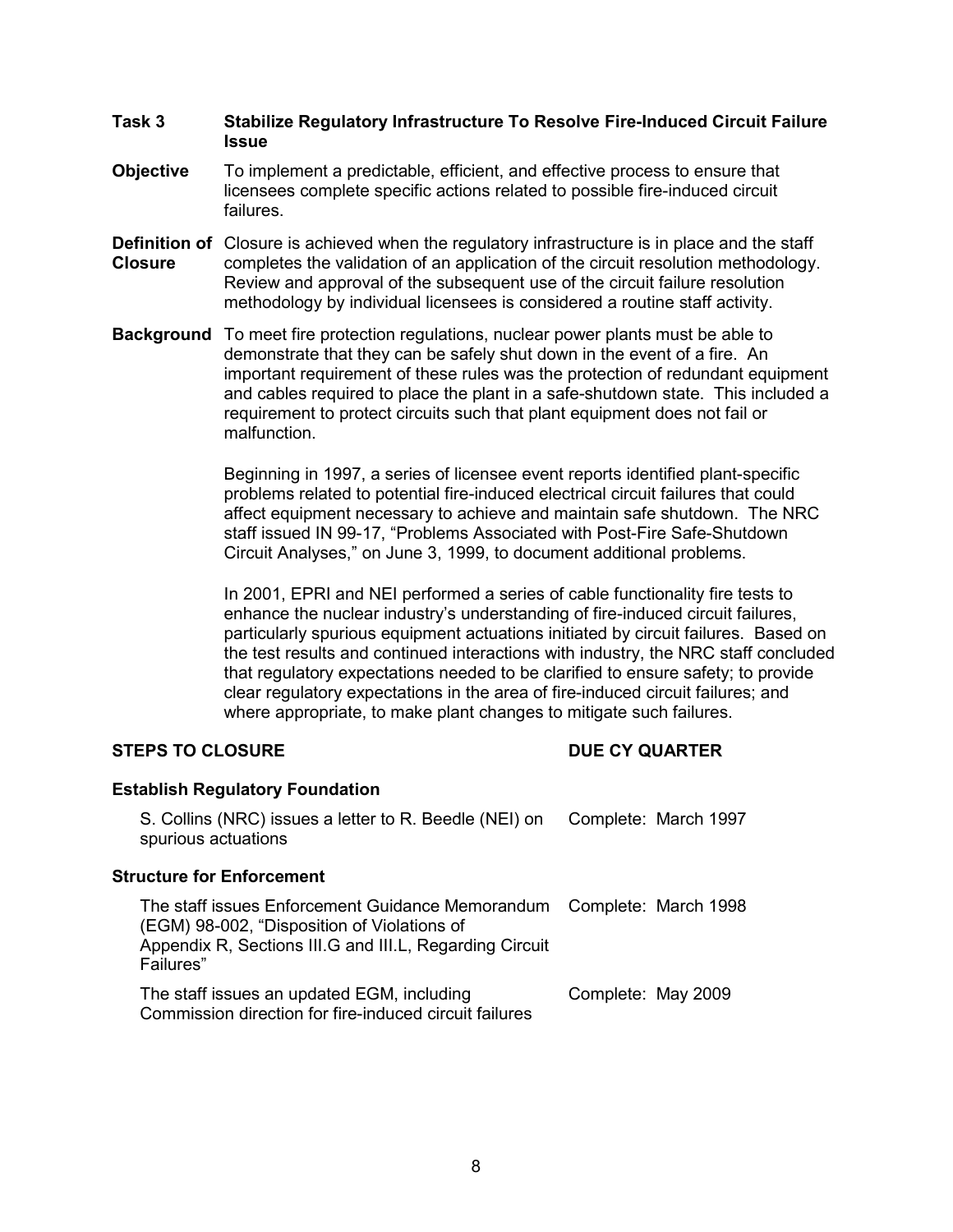# **Develop Implementation Guidance**

| EPRI and NEI complete circuit failure testing at<br>Omega Point Laboratories, Inc., Elmendorf, TX                                                                                                                                                                                                                                                                                                                                                                              | Complete: June 2001          |
|--------------------------------------------------------------------------------------------------------------------------------------------------------------------------------------------------------------------------------------------------------------------------------------------------------------------------------------------------------------------------------------------------------------------------------------------------------------------------------|------------------------------|
| The staff and industry publish (through EPRI) Report<br>No. 1006961, "Spurious Actuation of Electrical<br>Circuits Due to Cable Fires: Results of an Expert<br>Elicitation"                                                                                                                                                                                                                                                                                                    | Complete: May 2002           |
| The staff issues Regulatory Issue Summary (RIS)<br>2004-03, "Risk-Informed Approach for Post-Fire Safe-<br>Shutdown Associated Circuit Inspections," Revision 1                                                                                                                                                                                                                                                                                                                | Complete: December 2004      |
| Industry publishes NEI 00-01, "Guidance for Post-Fire<br>Safe-Shutdown Circuit Analysis," Revision 1                                                                                                                                                                                                                                                                                                                                                                           | Complete: January 2005       |
| The staff issues RIS 2005-30, "Clarification of Post-<br>Fire Safe-Shutdown Circuit Regulatory Requirements"                                                                                                                                                                                                                                                                                                                                                                   | Complete: December 2005      |
| The commission issues SRM SECY-2006-0196,<br>"Issuance of Generic Letter 2006-xx, 'Post-Fire Safe-<br>Shutdown Circuits Analysis Spurious Actuations"                                                                                                                                                                                                                                                                                                                          | Complete: December 2006      |
| The staff completes additional testing for RIS 2004-<br>03, "Risk-Informed Approach for Post-Fire Safe-<br>Shutdown Circuit Inspections," Revision 1, dated<br>December 29, 2004, and issues NUREG/CR-6931,<br>"Cable Response to Live Fire (CAROLFIRE),"<br>Volume 1, "Test Descriptions and Analysis of Circuit<br>Response Data"; Volume 2, "Cable Fire Response<br>Data for Fire Model Improvement"; and Volume 3,<br>"Thermally-Induced Electrical Failure (THIEF) Model" | Complete: April 2008         |
| The staff transmits SECY-2008-0093, "Resolution of<br>Issues Related to Fire-Induced Circuit Failures," to the<br>Commission for action                                                                                                                                                                                                                                                                                                                                        | Complete: June 2008          |
| The staff issues a draft of RG 1.189, "Fire Protection<br>for Nuclear Power Plants," for comment                                                                                                                                                                                                                                                                                                                                                                               | Complete: April 2009         |
| The staff publishes the RIS and attached draft RG<br>clarification of circuit expectations                                                                                                                                                                                                                                                                                                                                                                                     | <b>Determined not needed</b> |
| Industry revises NEI 00-01, Revision 2                                                                                                                                                                                                                                                                                                                                                                                                                                         | <b>Complete: June 2009</b>   |
| The NRC issues the final RG for fire-induced circuit<br>failures                                                                                                                                                                                                                                                                                                                                                                                                               | 2009 4Q                      |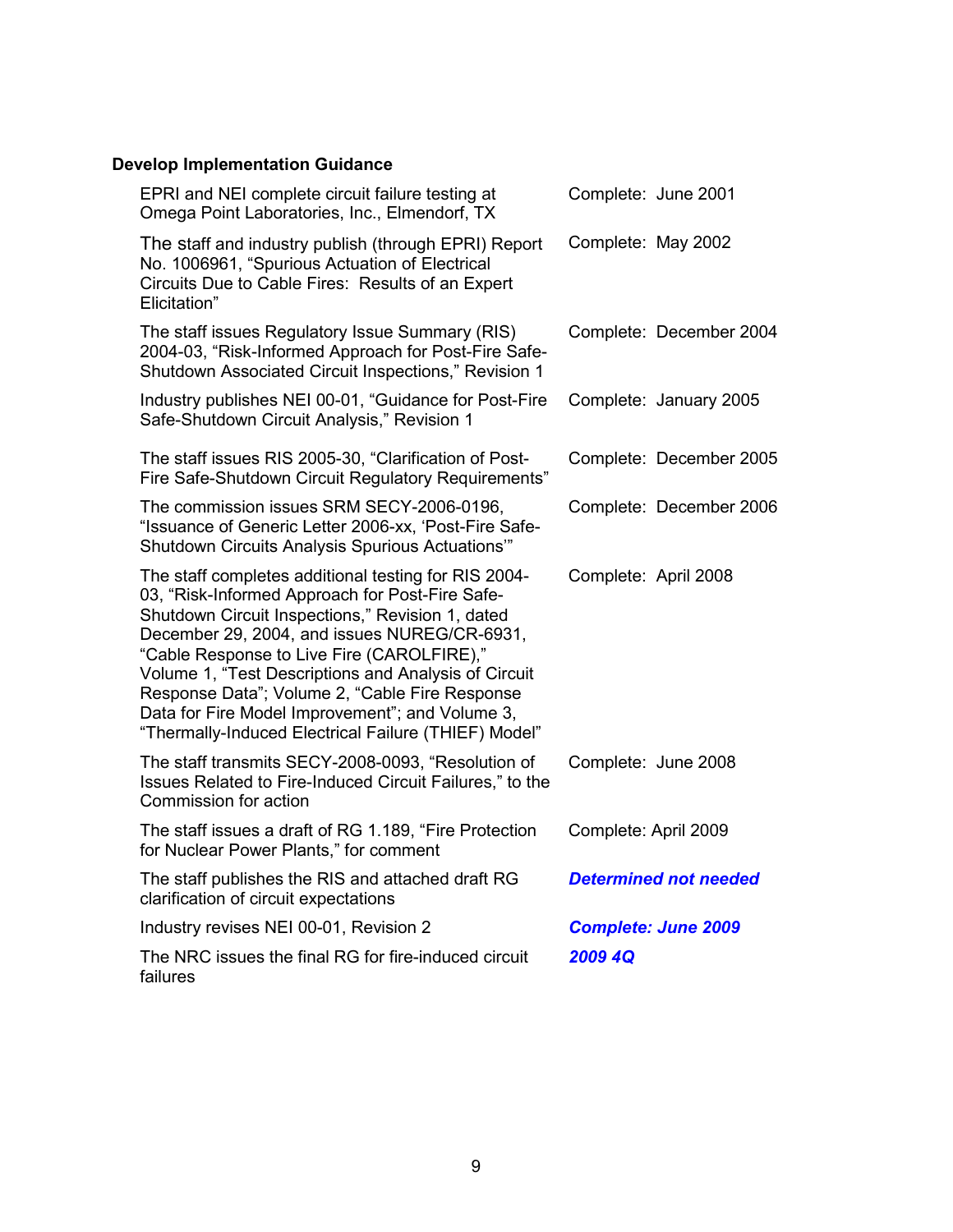# **Validate Implementation**

| The staff establishes a method to validate the<br>disposition of circuit issues | 2009 4Q                      |
|---------------------------------------------------------------------------------|------------------------------|
| The staff informs the Commission of the status of<br>circuit closure            | <b>Complete: August 2009</b> |
| Licensees begin work to resolve circuit issues                                  | 2009 4Q                      |
| <b>Final Closure</b>                                                            |                              |
| The staff completes the validation of the circuit issue<br>disposition method   | 2010 2Q                      |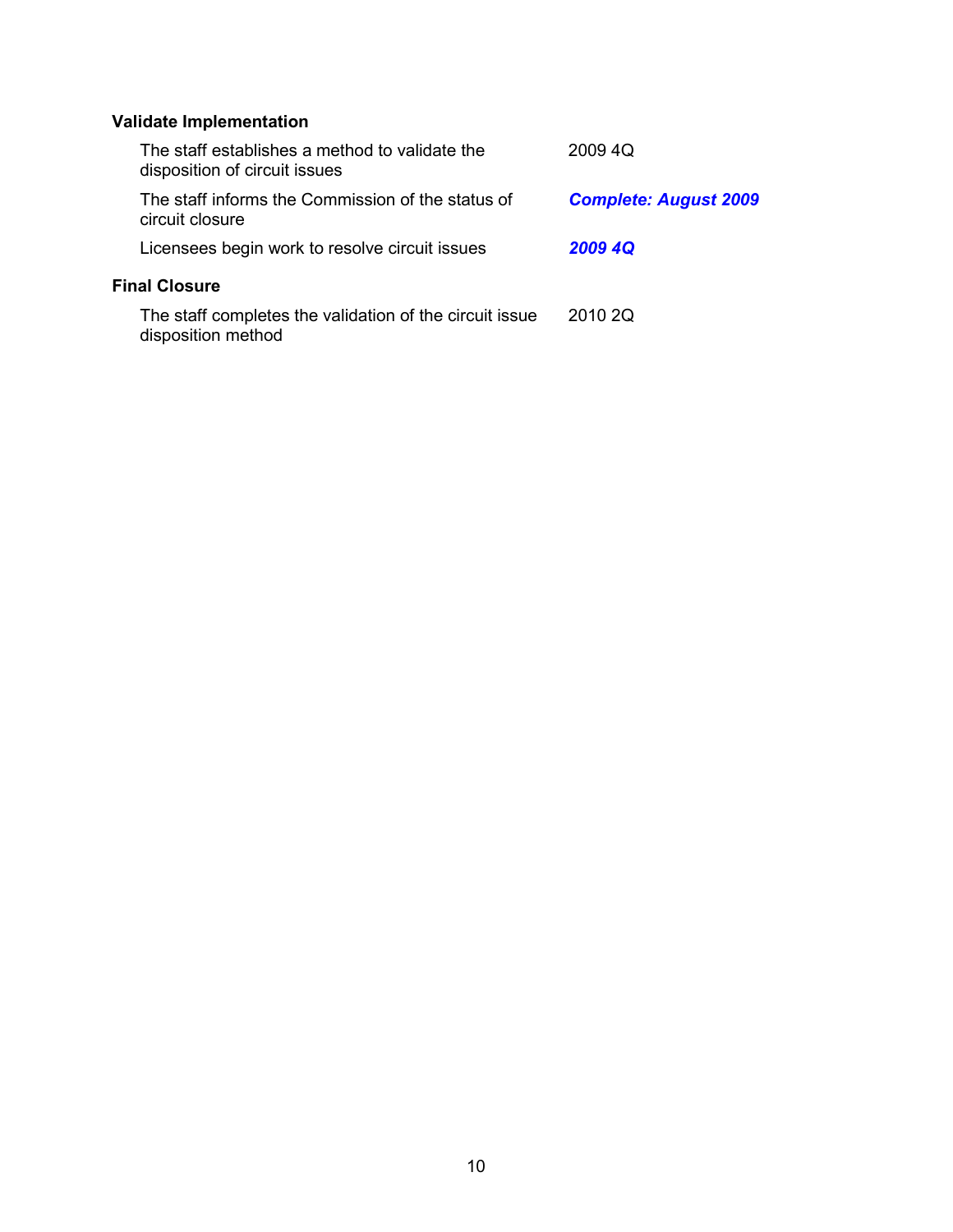#### **Task 4 Stabilize Regulatory Infrastructure To Resolve Postfire Operator Manual Action (OMAs) Issues**

- **Objective** To ensure that licensees complete appropriate actions related to the inappropriate crediting of postfire OMAs.
- **Definition** Closure is achieved when the regulatory infrastructure is in place and when the **of Closure** licensees submit LARs or exemption requests or when they complete modifications that validate the effectiveness of the infrastructure. Review and approval of those applications is considered a routine staff activity.
- **Background** To meet fire protection regulations, licensees of nuclear power plants must demonstrate that the plant can be safely shut down in the event of a fire. An important requirement of these rules was the protection of redundant equipment and cables required to place the plant in a safe-shutdown state. In areas where redundant equipment could not be separated, the NRC permitted licensees, under certain conditions, to use postfire OMAs to mitigate the effects of the fire.

In 2000, NRC inspections found that some licensees relied on OMAs under conditions that were not permitted by the NRC to compensate for the lack of approved separation. On June 30, 2006, the NRC issued RIS 2006-10, "Regulatory Expectations with Appendix R, Paragraph III.G.2, Operator Manual Actions," dated June 30, 2006, to clarify expectations.

With the intention of giving licensees an opportunity to find and correct unapproved postfire OMAs, the NRC issued enforcement discretion for licenseeidentified unapproved postfire OMAs. This discretion provided a period of time for licensees to self-identify unapproved postfire OMAs and also allowed them time to bring those unapproved postfire OMAs into compliance without the NRC's taking enforcement action. The NRC expects the unapproved postfire OMAs to be resolved through reanalysis, procedure changes, or modifications or by requesting approval from the NRC. Facilities in transition to NFPA 805 will address OMAs as part of the transition.

In October 2007, the NRC issued NUREG-1852, "Demonstrating the Feasibility and Reliability of Operator Manual Actions in Response to Fire," to assist NRC staff in reviewing postfire OMA applications under conditions permitted by the NRC. NUREG-1852 is publicly available to allow licensees to examine the factors that the NRC staff will review.

The enforcement discretion for manual actions related to single spurious actuations described in Enforcement Guidance Memorandum 07-004, ended on March 6, 2009, for plants that did not have exemptions or had not submitted license amendments to the NRC for review.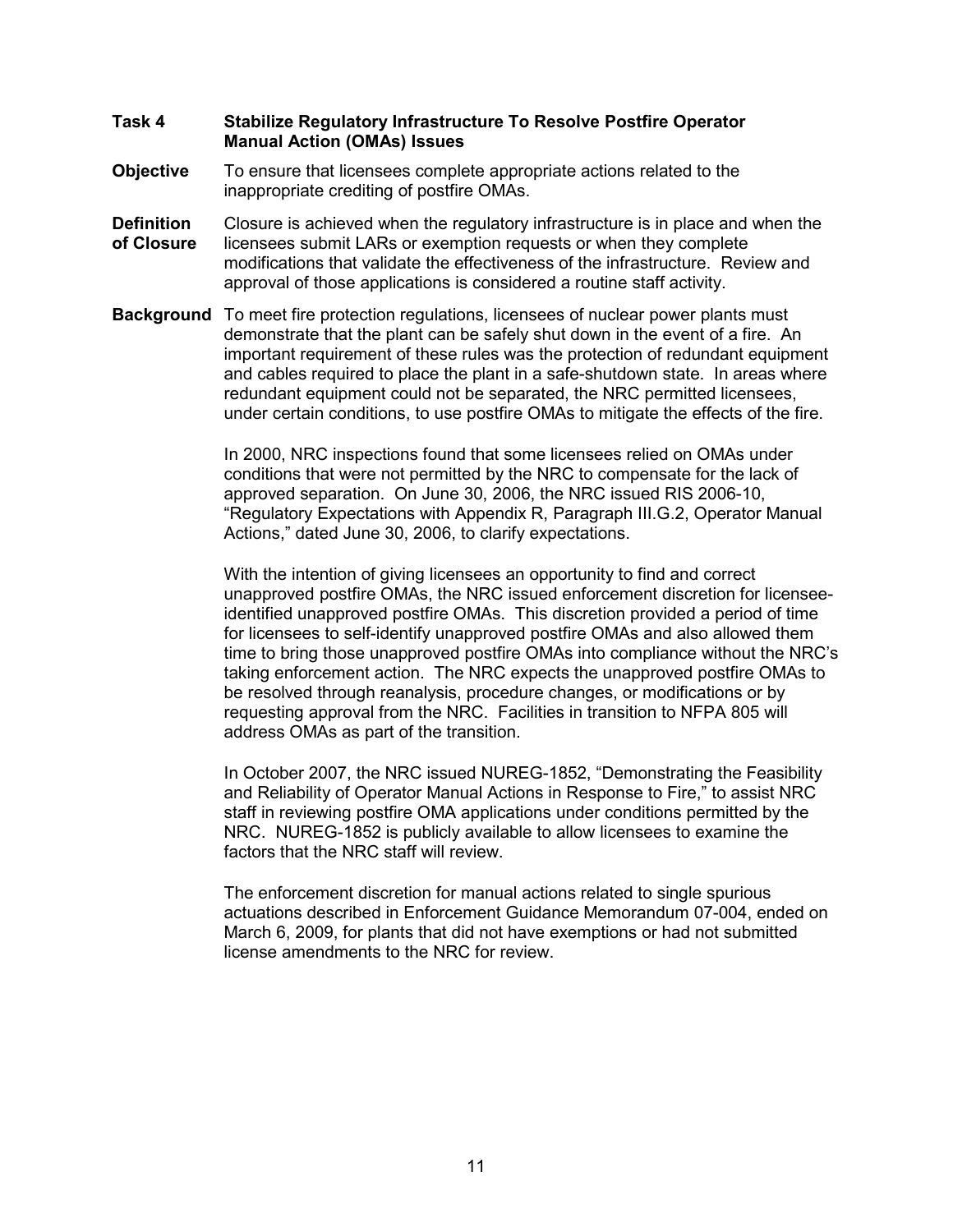## **STEPS TO CLOSURE DUE CY QUARTER**

| <b>Establish Regulatory Foundation</b>                                                                                                                                                             |         |                        |
|----------------------------------------------------------------------------------------------------------------------------------------------------------------------------------------------------|---------|------------------------|
| The Commission issues SRM SECY-04-0233,<br>"Proposed Rulemaking-Post-Fire Operator Manual<br>Actions," dated December 23, 2004                                                                     |         | Complete: January 2005 |
| The staff issues "Fire Protection Program-Post-Fire<br>Operator Manual Actions," Federal Register (FR)<br>notice (71 FR 11169; March 1, 2005); the proposed<br>rule is withdrawn                   |         | Complete: March 2005   |
| <b>Structure for Enforcement</b>                                                                                                                                                                   |         |                        |
| The staff issues enforcement discretion for OMAs as<br>part of EGM 2007-004 for OMAs; enforcement<br>discretion ends March 2009                                                                    |         | Complete: June 2007    |
| <b>Develop Implementation Guidance</b>                                                                                                                                                             |         |                        |
| The staff publishes RIS 2006-10                                                                                                                                                                    |         | Complete: June 2006    |
| The staff publishes NUREG-1852                                                                                                                                                                     |         | Complete: October 2007 |
| <b>Validate Implementation</b>                                                                                                                                                                     |         |                        |
| Licensees complete corrective actions, LARs, or<br>requests for exemptions                                                                                                                         |         | Complete: March 2009   |
| The staff develops a plan to validate the effectiveness<br>of the closure of OMA issues for utilities that are not<br>transitioning to NFPA 805 and that do not have an<br>active licensing action | 2009 4Q |                        |
| The staff validates the effectiveness of the<br>infrastructure by completing a review of one licensee's<br>resolution of the issue                                                                 | 2010 2Q |                        |
| <b>Final Closure</b>                                                                                                                                                                               |         |                        |
| Infrastructure stabilized and validated                                                                                                                                                            | 2010 2Q |                        |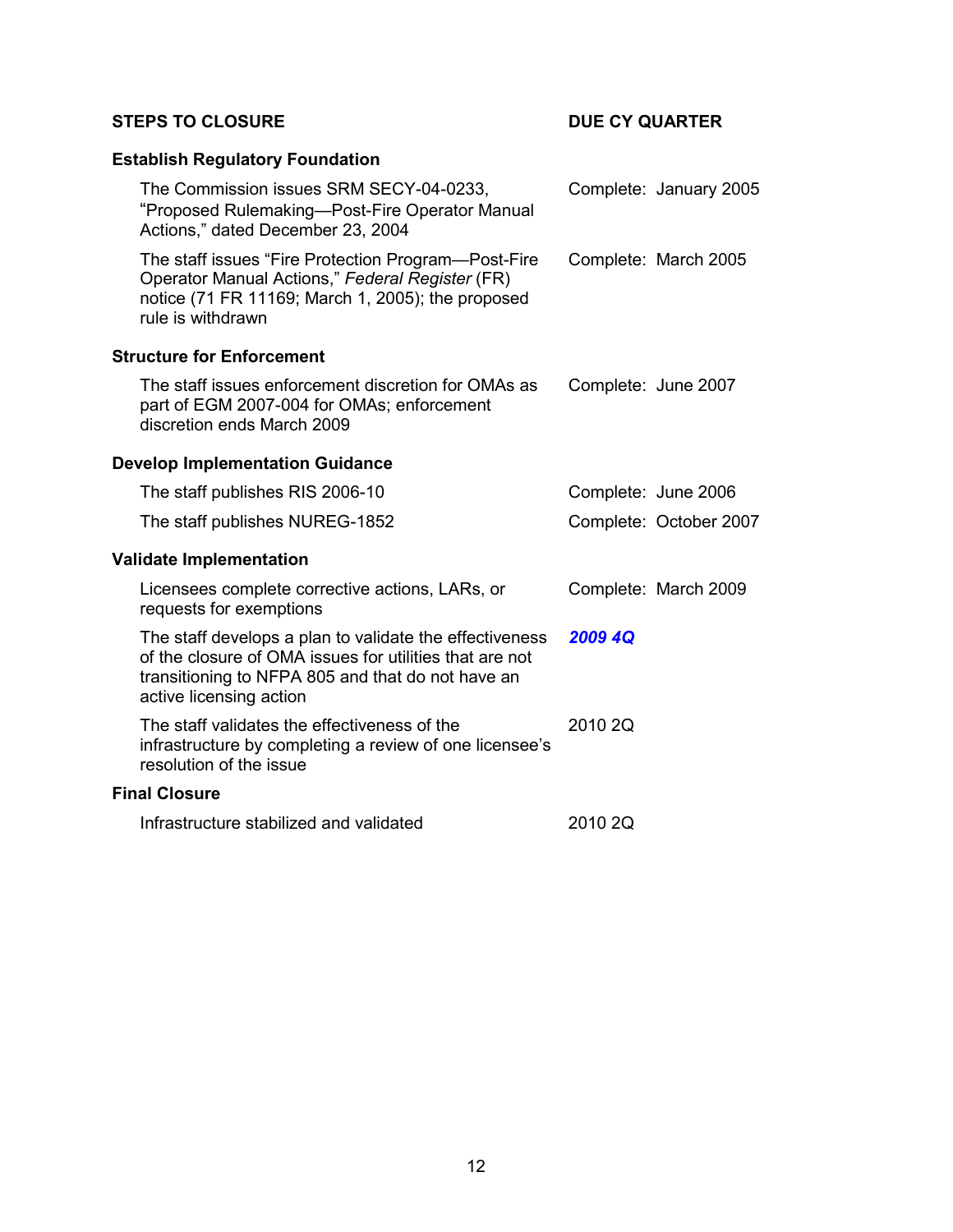#### **Task 5 Assess Regulatory Effectiveness**

- **Objective** To assess the effectiveness of the ongoing improvements to the fire protection regulatory framework.
- **Definition** Closure is achieved when a monitoring process is in place and the baseline is **of Closure** established. Ongoing implementation of the process is considered a routine staff activity.
- **Background** On July 29, 2008, the Commission directed the staff in SRM M080717, "Briefing on Fire Protection Issues," to provide it with a plan to assess the effectiveness of the ongoing improvements to the fire protection regulatory framework, using recent plant data to establish a baseline. Such a baseline could be, for example, the number and general types of all open fire protection deficiencies that were compensated and the manner of compensation used in 2007.

The U.S. Government Accountability Office (GAO), in GAO 08-747, "Nuclear Safety: NRC's Oversight of Fire Protection at U.S. Commercial Nuclear Reactor Units Could Be Strengthened," issued June 2008, included a recommendation to "develop a central database for tracking the status of exemptions, compensatory measures, and manual actions in place nationwide and at individual commercial nuclear units."

The NRC Chairman responded to GAO 08-747 in a letter to Congress dated September 11, 2008. The letter committed to "implement a Fire Protection Closure Plan to resolve the issues contributing to the long-term use of compensatory measures. The Commission has directed the staff to include meaningful metrics to gauge progress in implementation of the Closure Plan." This action will resolve the issues of long-term compensatory measures and unapproved manual actions that have associated compensatory measures.

### **STEPS TO CLOSURE DUE CY QUARTER**

| <b>Commission Commitments</b>                                                                 |                                |
|-----------------------------------------------------------------------------------------------|--------------------------------|
| The staff determines the metric for<br>measuring the effectiveness of ongoing<br>improvements | Complete: December 2008        |
| The staff develops a metric monitoring<br>methodology                                         | Complete: March 2009           |
| <b>Final Closure</b>                                                                          |                                |
| The staff collects information and<br>establishes monitoring                                  | <b>Complete: November 2009</b> |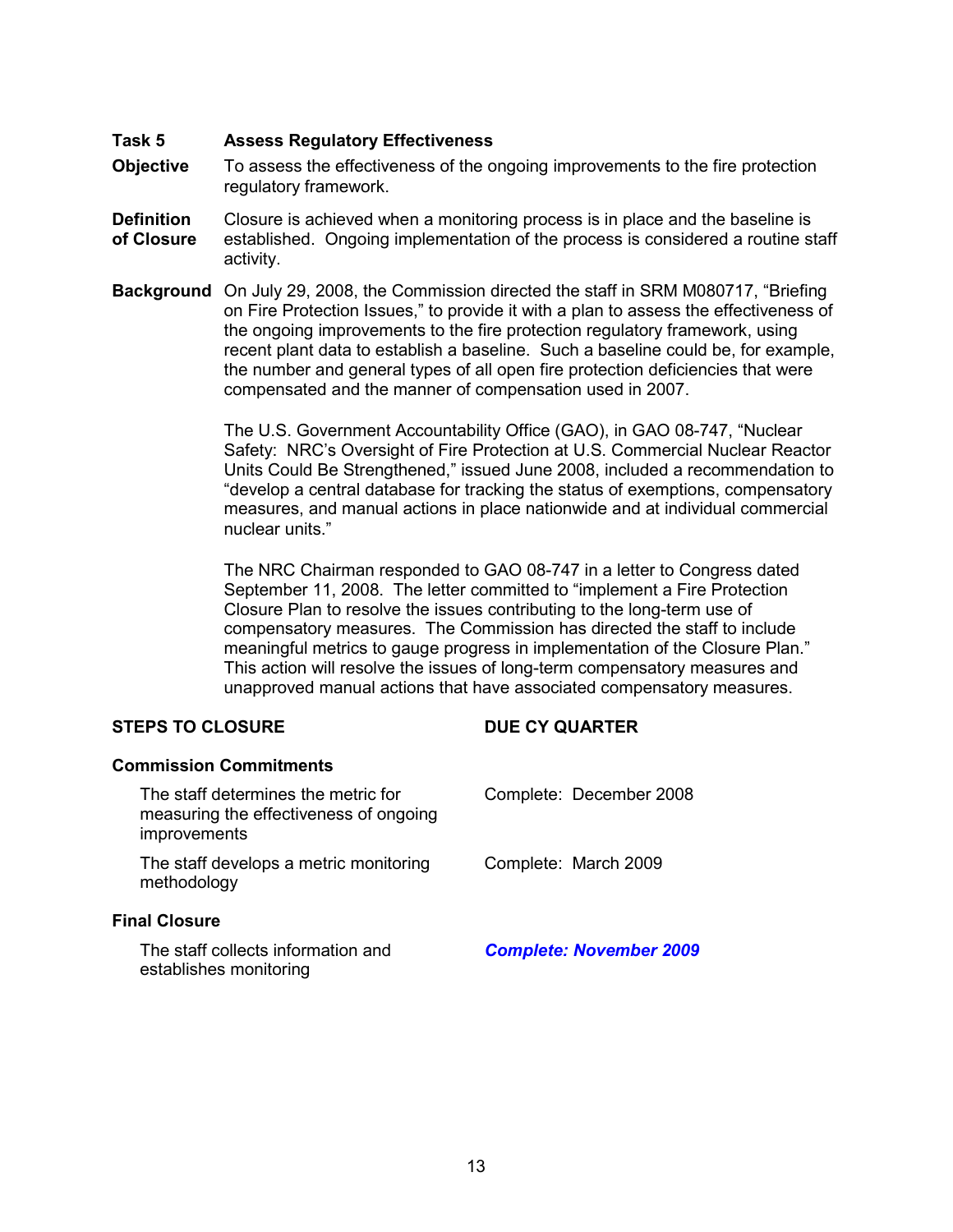### **Task 6 Develop Training on Historical Lessons Learned from Fire Protection**

- **Objective** To train appropriate staff on the important historical lessons learned from the fire protection issue resolution activities since the establishment of Appendix R to 10 CFR Part 50.
- **Definition** Closure is achieved when a lessons-learned review is completed, lessons are **of Closure** incorporated into a knowledge management or training program, and the adequacy of that program is validated using a pilot application. Ongoing staff awareness and training are considered part of routine staff activity.
- **Background** On July 29, 2008, the Commission directed the staff in SRM M080717 to provide it with a closure plan that includes training for appropriate staff on the important historical lessons learned from the fire protection issue resolution activities since the establishment of Appendix R to 10 CFR Part 50.

### **STEPS TO CLOSURE DUE CY QUARTER**

#### **Perform Lessons Learned Evaluation**

| The staff compiles history                                              | Complete: March 2009 |
|-------------------------------------------------------------------------|----------------------|
| The staff develops lessons learned                                      | 2009 4Q              |
| Develop Knowledge Management/Training Tool                              |                      |
| The staff develops training on lessons learned                          | 2010 1Q              |
| The staff conducts pilot training on fire protection<br>lessons learned | 2010 1Q              |
| <b>Final Closure</b>                                                    |                      |
| The staff incorporates lessons learned from pilot<br>training           | 2010 2Q              |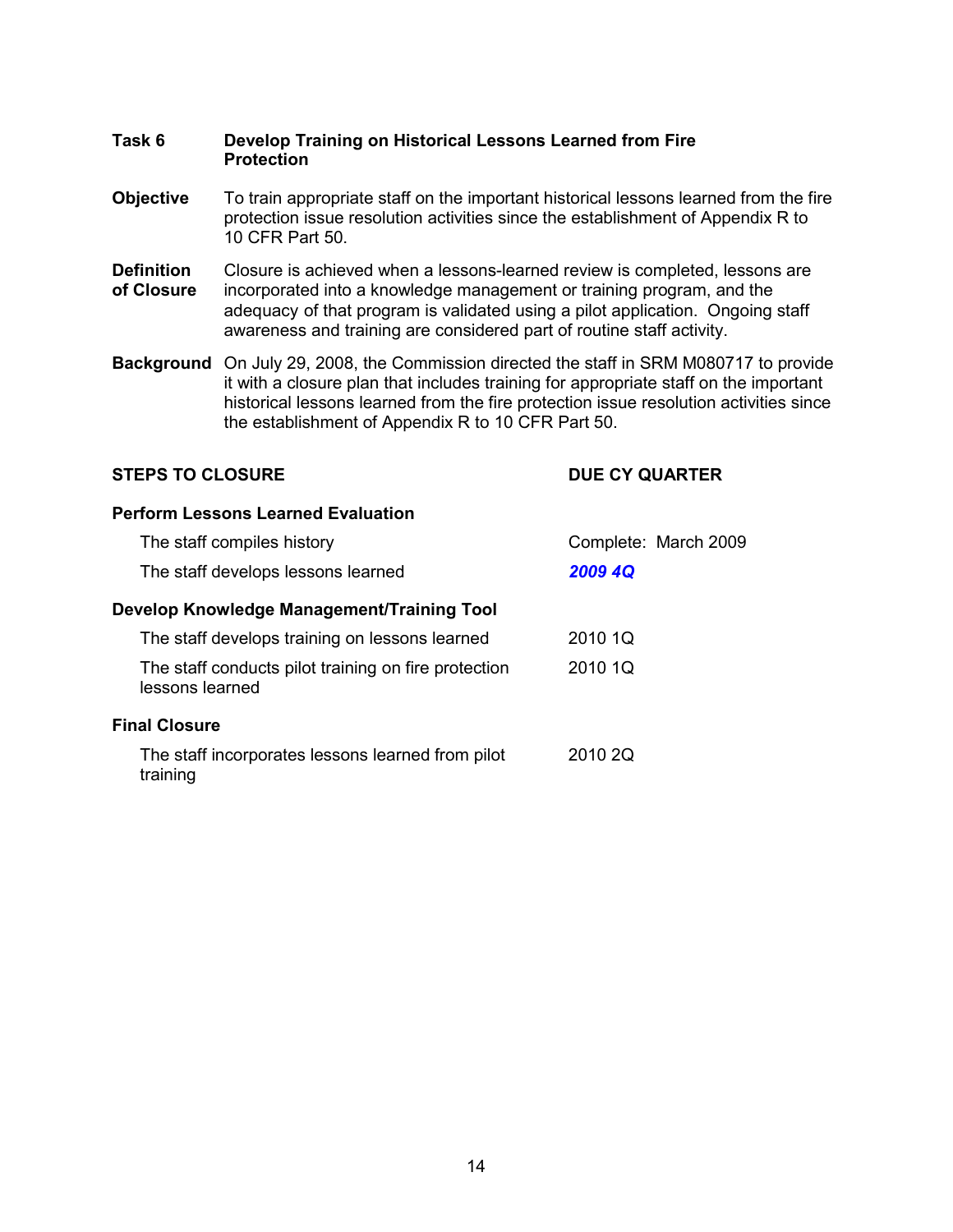#### **Task 7 Develop an Exemption Database**

- **Objective** To develop a centralized database of fire protection exemptions for operating nuclear reactors.
- **Definition** Closure is achieved when the exemption database is established and procedures **of Closure** and plans are in place for the periodic updating of that database. Periodic updates to the database are considered a routine staff activity.
- **Background** GAO 08-747 included a recommendation to "develop a central database for tracking the status of exemptions."

The NRC Chairman responded to GAO 08-747 in a letter to Congress dated September 11, 2008, which contained a commitment to "develop a centralized database of fire protection exemptions for operating nuclear reactors."

#### **STEPS TO CLOSURE DUE CY QUARTER**

#### **Commission Commitments**

| The staff collects data on fire protection exemptions | <b>Complete: June 2009</b> |
|-------------------------------------------------------|----------------------------|
| The staff completes development of the database       | 2009 4Q                    |
| <b>Final Closure</b>                                  |                            |
| The staff establishes procedures for updates          | 2010 1Q                    |